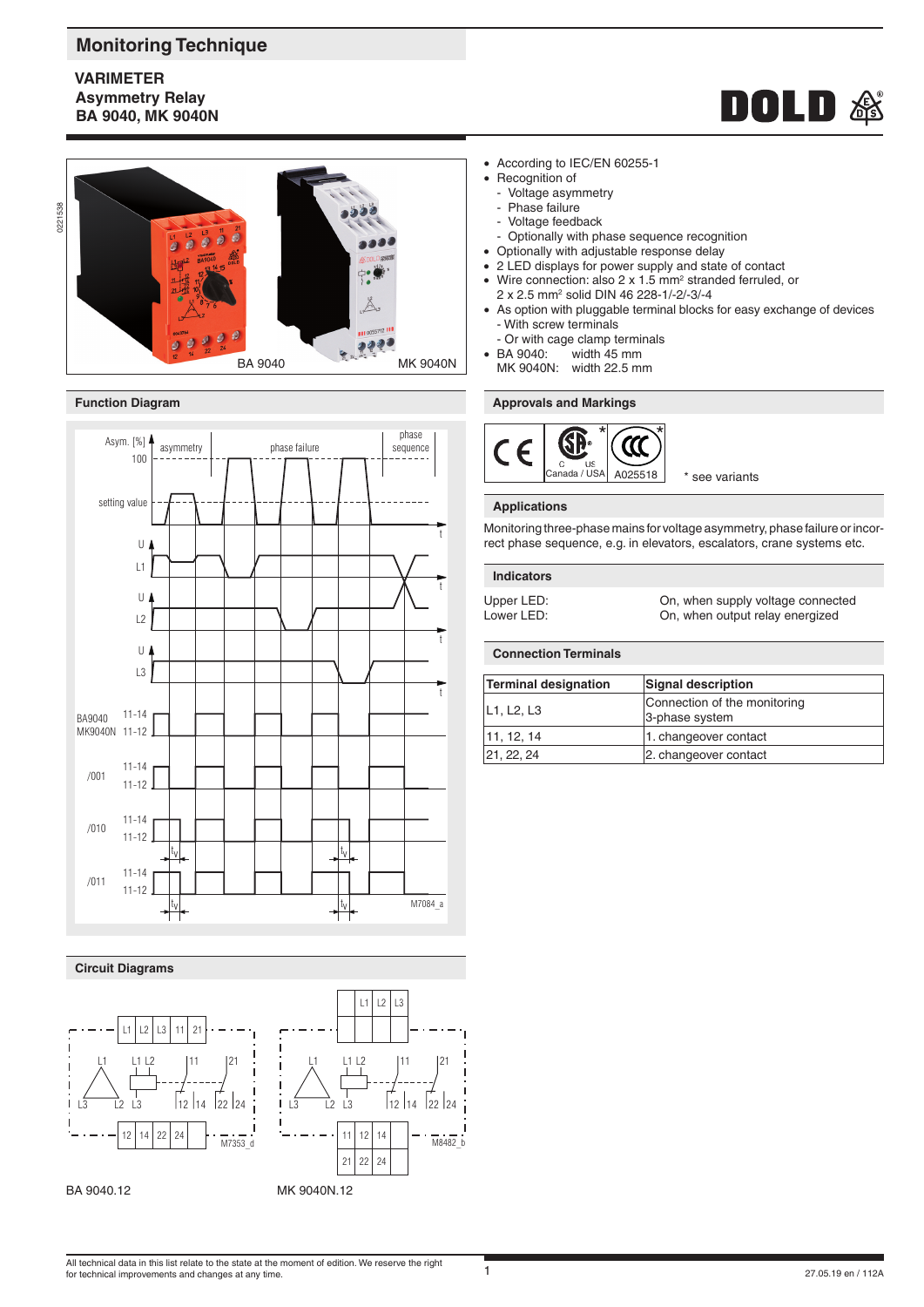#### **Technical Data**

### **Input**

**Nominal voltage**  $U_{N}$ **:**  $3 AC 400 V$ <br>**Voltage range:**  $0.8 ... 1.1 U_{N}$ **Voltage range: Nominal consumption:** BA 9040: approx. 4.8 VA<br>MK 9040N: 7 VA MK 9040N:  $7\overline{V}A$ <br> **Nominal frequency:**  $50/60$  Hz **Nominal frequency: Frequency range:** 45 ... 65 Hz<br>**Temperature influence:**  $\leq 0.05\% / K$ **Temperature influence:**  $\leq 0.05\% / K$ <br>**Frequency influence:**  $\leq 0.02\% / Hz$ **Frequency influence:** 

#### **Setting Ranges**

**Repeat accuracy** (constant parameters):  $\leq 0.5\%$ <br>
Release ratio:  $< 4\%$  U. **Release ratio: Voltage feedback**

**Time delay t<sub>v</sub>**<br>BA 9040: BA 9040:  $\begin{array}{ccc} 0.5 & . . . 5 \text{ s} \\ \text{MK } 9040 \text{N} \end{array}$ 

#### **Output**

**Contacts** 2 changeover contacts **Response/release time:** BA 9040:  $\leq 1$  s / ≤ 250 ms<br>MK 9040N:  $\leq 1.5$  s / ≤ 250 r MK 9040N:  $\leq 1.5 \text{ s/s} \leq 250 \text{ ms}$ <br>
Thermal current I<sub>n</sub>:  $\leq 6 \text{ A (see continuous)}$ **Switching capacity** to AC 15 to DC 13<br>NO contact: MK: to AC 15<br>NO contact: **Electrical life:** at 3 A, AC 230 V cos  $φ = 1$ : **Permissible switching frequency:** 6 000 switching cycles / h Short circuit strength<br>max. fuse rating: **Mechanical life:** 

## **General Data**

**Operating mode:** Continuous operation **Temperature range** Operation:  $-20 ... + 60 °C$ <br>Storage:  $-20 ... + 60 °C$ Storage:  $-20 ... + 60 \text{ C}$ <br>Altitude:  $< 2,000 \text{ m}$ **Altitude:** < 2,000 m **Clearance and creepage distances** rated impulse voltage / pollution degree:  $\frac{4 \text{ kV}}{2}$  IEC 60 664-1<br>Overvoltage category: III \*) Overvoltage category: \*) up to 3 AC 480 V **EMC** Electrostatic discharge: 8 kV (air) IEC/EN 61 000-4-2 HF irradiation 80 MHz ... 2.7 GHz: 10 V / m IEC/EN 61 000-4-3<br>
Fast transients: 2 kV IEC/EN 61 000-4-4 Surge voltages between wires for power supply:  $2 kV$  IEC/EN 61 000-4-5<br>between wire and ground:  $4 kV$  IEC/EN 61 000-4-5 between wire and ground: 4 kV IEC/EN 61 000-4-5<br>
HF wire quided: 10 V IFC/FN 61 000-4-6 HF wire guided: 10 V IEC/EN 61 000-4-6<br>Interference suppression: Limit value class B EN 55 011 Interference suppression: **Degree of protection** Housing:  $\begin{array}{ccc} \text{H} & \text{H} & \text{H} \\ \text{H} & \text{H} & \text{H} \\ \text{H} & \text{H} & \text{H} \\ \text{H} & \text{H} & \text{H} \\ \text{H} & \text{H} & \text{H} \end{array}$  Henrich (Henrich 1908) and  $\begin{array}{ccc} \text{H} & \text{H} \\ \text{H} & \text{H} \\ \text{H} & \text{H} \\ \text{H} & \text{H} \end{array}$  and  $\begin{array}{ccc} \text{H} & \text$ Terminals: IP 20 IEC/EN 60 529<br> **Housing:** Thermoplast with V0 behaviour **Housing:** Thermoplast with V0 behaviour according to UL subject 94

**Setting range:** 5 ... 15 % voltage asymmetry

**recognition:** up to 100 % - setting value, e.g. when setting value =  $5\%$ asymmetry,  $100 \% - 5 \% = 95 \%$ Recognition of voltage feedback up to 95 %

 $0.5... 10 s$ 

**6 A (see continuous current limit curve)** NO contact: 2 A / AC 230 V IEC/EN 60 947-5-1<br>NC contact: 1 A / AC 230 V IEC/EN 60 947-5-1 IEC/EN 60 947-5-1 1 A / DC 24 V IEC/EN 60 947-5-1 NC contact: 1 A / DC 24 V IEC/EN 60 947-5-1 NO contact: 1,5 A / AC 230 V IEC/EN 60 947-5-1<br>NC contact: 1 A / AC 230 V IEC/EN 60 947-5-1 IEC/EN 60 947-5-1 10<sup>5</sup> switching cycles IEC/EN 60 947-5-1 **max. fuse rating:** 4 A gG / gL IEC/EN 60 947-5-1  $10 \times 10^6$  switching cycles

**Vibration resistance:** Frequency 10 ... 55 Hz, Amplitude 0.35 mm IEC/EN 60 068-2-6<br>20 / 060 / 04 IEC/EN 60 068-1 Climate resistance: **Wire connection:** 2 x 2.5 mm<sup>2</sup> solid or 2 x 1.5 mm<sup>2</sup> stranded wire with sleeve DIN 46 228-1/-2/-3/-4 Stripping length: Wire fixing:<br>BA 9040: Flat terminals with self-lifting<br>clamping piece IEC/E clamping piece IEC/EN 60 999-1 MK 9040N:<br>
Fixing torque:<br>
0.8 Nm **Fixing torque: Mounting:** DIN rail DIN rail DIN RAIL DIEC/EN 60 715 Weight: **Dimensions Width x height x depth:** BA 9040: 45 x 74 x 133 mm<br>MK 9040N: 22.5 x 90 x 100 mm 22.5 x 90 x 100 mm **Switching capacity:** 3A 230Vac Wire connection: 60°C / 75°C copper conductors only AWG 20 - 14 Sol Torque 0.8 Nm AWG 20 - 16 Str Torque 0.8 Nm nfo **Technical data that is not stated in the CSA-Data, can be found in the technical data section. CCC-Data CSA-Data Technical Data**

> **Thermal current I<sub>n</sub>: 5 A Switching capacity**

to AC 15: 2 A / AC 230 V IEC/EN 60 947-5-1<br>to DC 13: 1 A / DC 24 V IEC/EN 60 94 IFC/FN 60 947-5-1

nfo **Technical data that is not stated in the CCC-Data, can be found in the technical data section.**

#### **Standard Types**

| BA 9040.12/001 3 AC 400 V 50/60 Hz |                       |  |  |
|------------------------------------|-----------------------|--|--|
| Article number:                    | 0043764               |  |  |
| • With phase sequence detection    |                       |  |  |
| • Without operate delay            |                       |  |  |
| • Output:                          | 2 changeover contacts |  |  |
| • Nominal voltage $U_{N}$ :        | 3 AC 400 V            |  |  |
| • Width:                           | 45 mm                 |  |  |
|                                    |                       |  |  |
| MK 9040N.12/001 3AC 400 V 50/60 Hz |                       |  |  |
| Article number:                    | 0055712               |  |  |
|                                    |                       |  |  |
| • With phase sequence detection    |                       |  |  |
| • Without operate delay            |                       |  |  |
| • Output:                          | 2 changeover contacts |  |  |
| • Nominal voltage $U_{N}$ :        | 3 AC 400 V            |  |  |
| $\bullet$ Width:                   | 22.5 mm               |  |  |

IEC/EN 61 000-4-4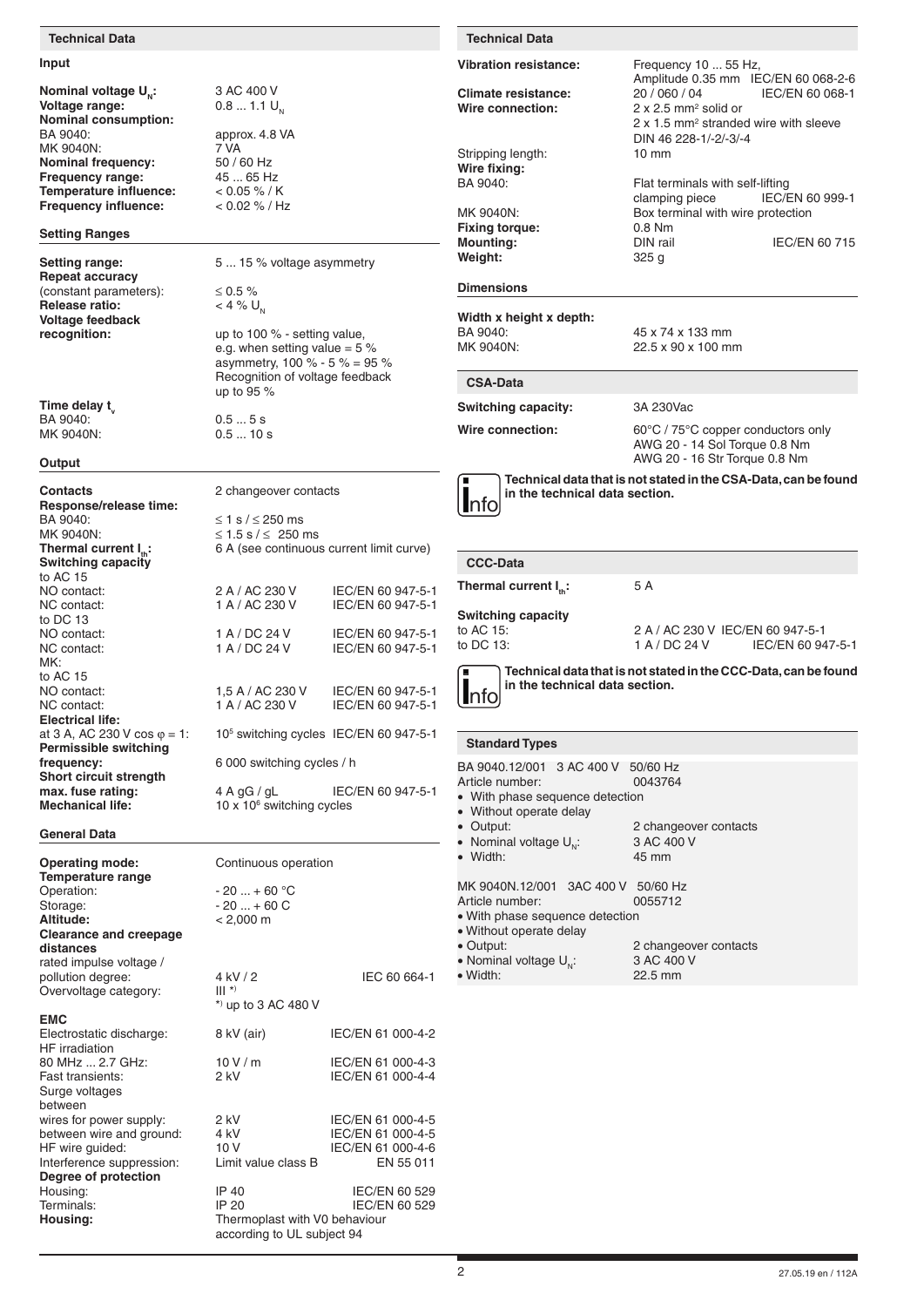| BA 9040.12/60:  |  |
|-----------------|--|
| BA 9040:        |  |
| BA 9040.12/0 0: |  |
| BA 9040.12/0 1: |  |
| BA 9040.12/00 : |  |
| BA 9040.12/01 : |  |
|                 |  |
|                 |  |

MK 9040N.12/00 \_:

With CSA approval on request With CCC approval on request Without phase sequence detection With phase sequence detection Without time delay With adjustable time delay v : 0 ... 5 s

MK 9040N.12/0 \_ 0: Without phase sequence detection<br>MK 9040N.12/0 \_ 1: With phase sequence detection With phase sequence detection<br>Without time delay MK 9040N.12/01 \_: With adjustable time delay the contract of the contract of the contract of the contract of the contract of the contract of the contract o v : 0 ... 10 s

# **Ordering example for variants**



# **Variants Characteristic**





**Options with Pluggable Terminal Blocks**



Screw terminal (PS/plugin screw)

Cage clamp (PC/plugin cage clamp)